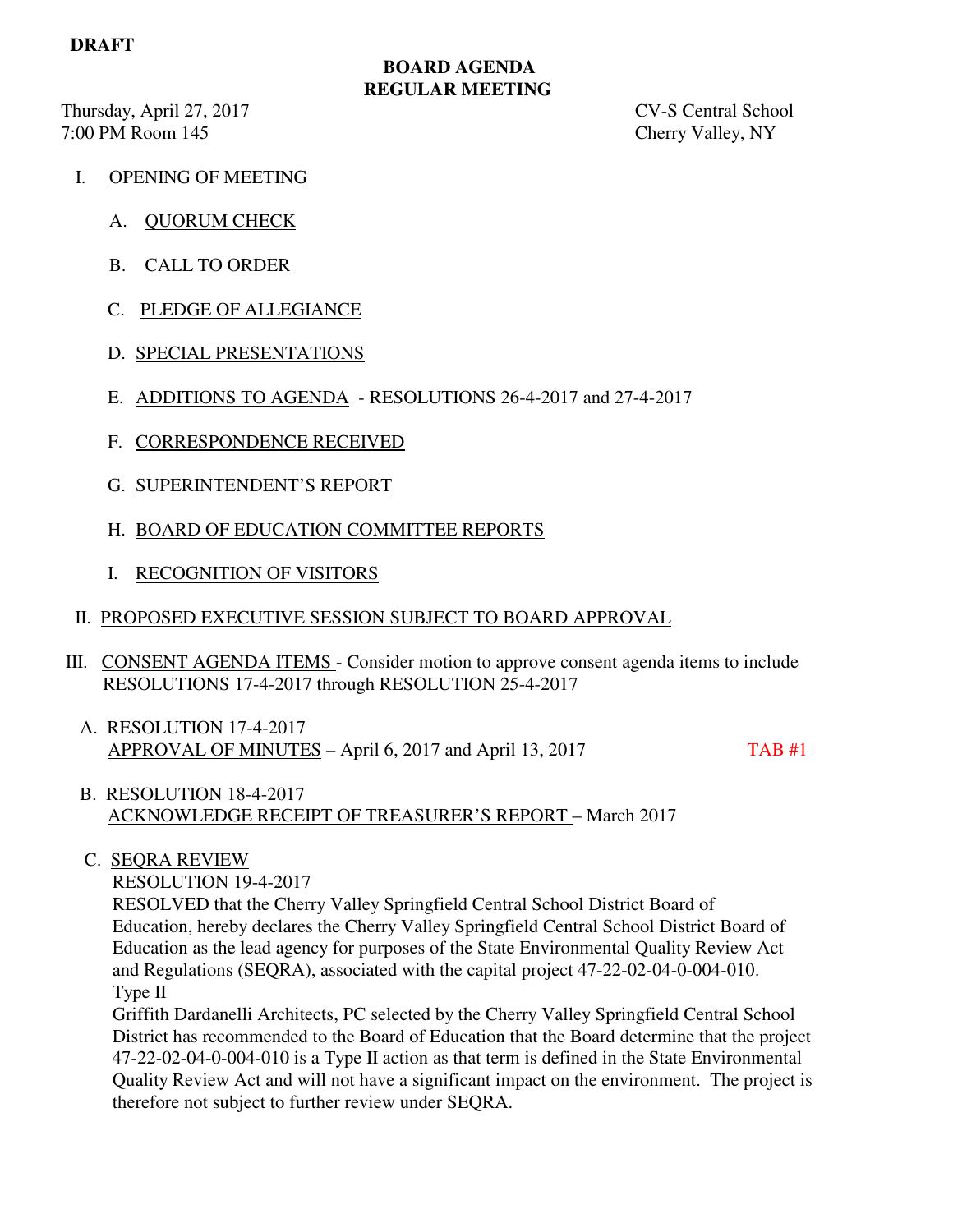#### RESOLUTION 20-4-2017

 RESOLVED that the Cherry Valley Springfield School District Board of Education acting as lead agency for purposes of the State Environmental Quality Review Act and Regulations and upon the recommendation of the School District's architect hereby determines that the project 47-22-02-04-0-004-010 is Type II action which will not have a significant impact on the environment and is not subject to further review under the State Environmental Quality Review Act.

### C. PERSONNEL

## RESOLUTION 21-4-2017

 RESOLVED, that the Board of Education of the Cherry Valley-Springfield Central School District does hereby re-appoint Lori Shuster from the seniority/recall list, pursuant to Education Law § 3013, to a physical education position in the physical education tenure area, effective September 1, 2017.

#### RESOLUTION 22-4-2017

 RESOLVED, that the Board of Education of the Cherry Valley-Springfield Central School District, upon the recommendation of the Superintendent, does hereby appoint the following as an After School Program Peer Tutor Substitute for the remainder of the 2016-2017 school year: Anthony Olsen

#### RESOLUTION 23-4-2017

 RESOLVED, that the Board of Education of the Cherry Valley-Springfield Central School District, upon the recommendation of the Superintendent, does hereby appoint the following as Tellers for the Annual School Budget Vote and Board of Education Election to be held on May 16, 2017:

| Kathryn Lane | <b>Ruth Schultz</b>            | Delores Weeks |
|--------------|--------------------------------|---------------|
| Paula Weaver | Anne Lennebacker – Head Teller |               |

## RESOLUTION 24-4-2017

 RESOLVED, that the Board of Education of the Cherry Valley-Springfield Central School District, upon the recommendation of the Superintendent, does hereby appoint the following as a Substitute Teller for the Annual School Budget Vote and Board of Education Election to be held on May 16, 2017: (waiting for a call back)

#### RESOLUTION 25-4-2017

 RESLOVED, that the Board of Education of the Cherry Valley-Springfield Central School District, upon the recommendation of the Superintendent, does hereby accept the resignation of Shannon Carley, Teacher's Aide, effective May 5, 2017.

#### IV. NEW BUSINESS

#### A. PERSONNEL

RESOLUTION 26-4-2017

 RESOLVED, that the Board of Education of the Cherry Valley-Springfield Central School District, upon the recommendation of the Superintendent, does hereby appoint the following as a Substitute Teacher for the remainder of the 2016-2017 school year: John Ferguson Cherry Valley

#### RESOLUTION 27-4-2017

 RESOLVED, that the Board of Education of the Cherry Valley-Springfield Central School District, upon the recommendation of the Superintendent, does hereby appoint the following as an Instructional Support Staff Substitute for the remainder of the 2016-2017 school year:

Kimberly Diamond Sharon Springs